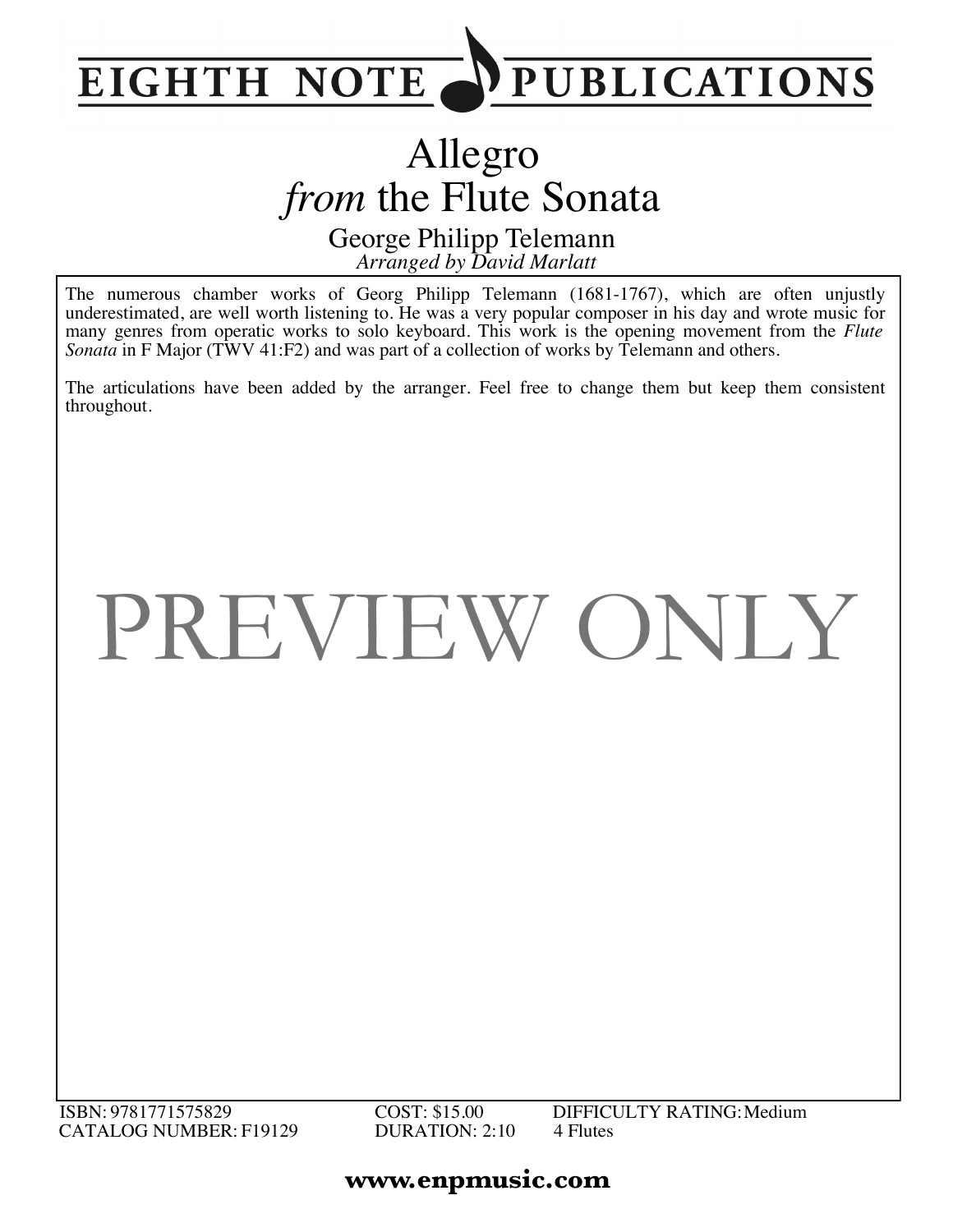





<sup>© 2019</sup> **EIGHTH NOTE PUBLICATIONS** www.enpmusic.com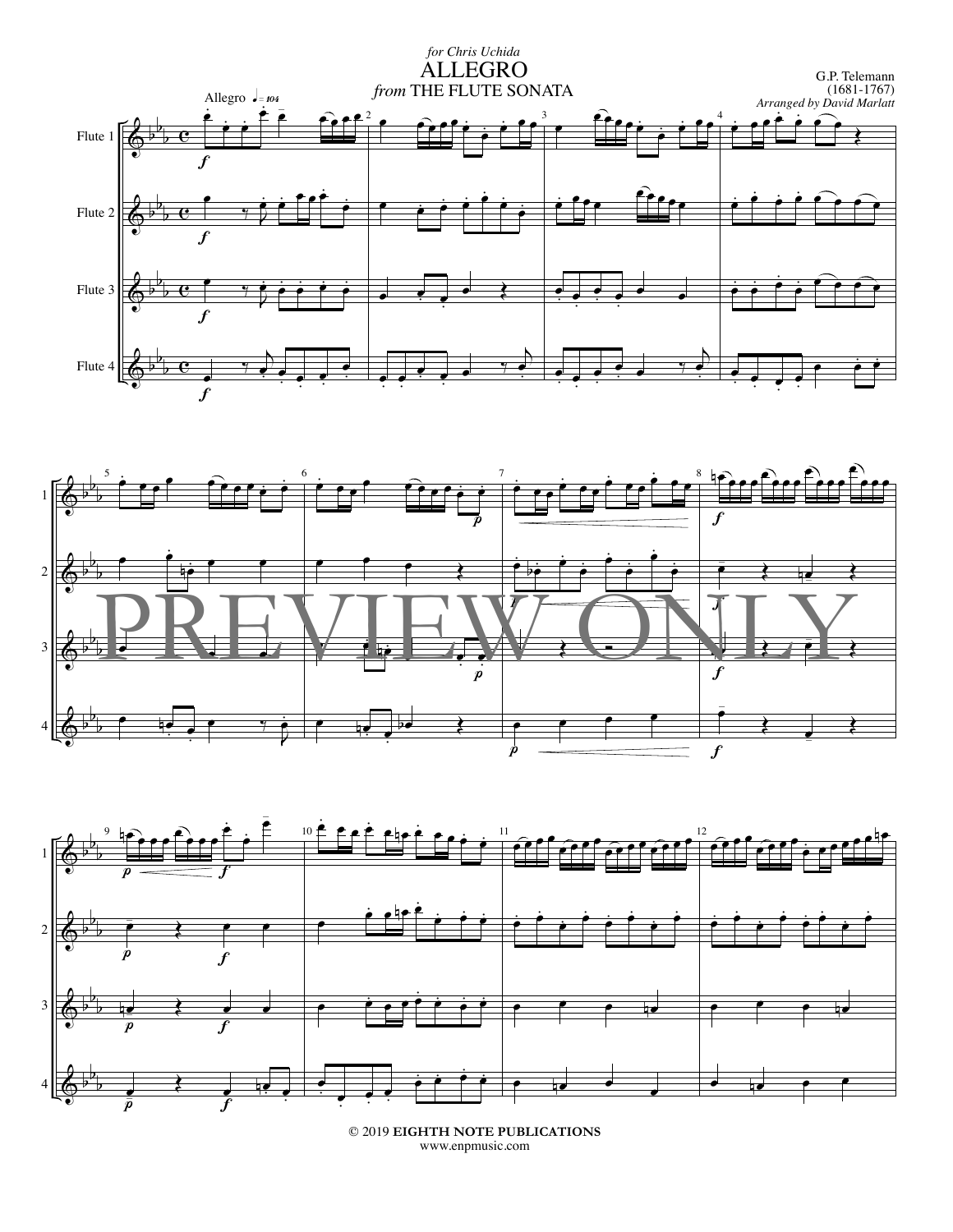